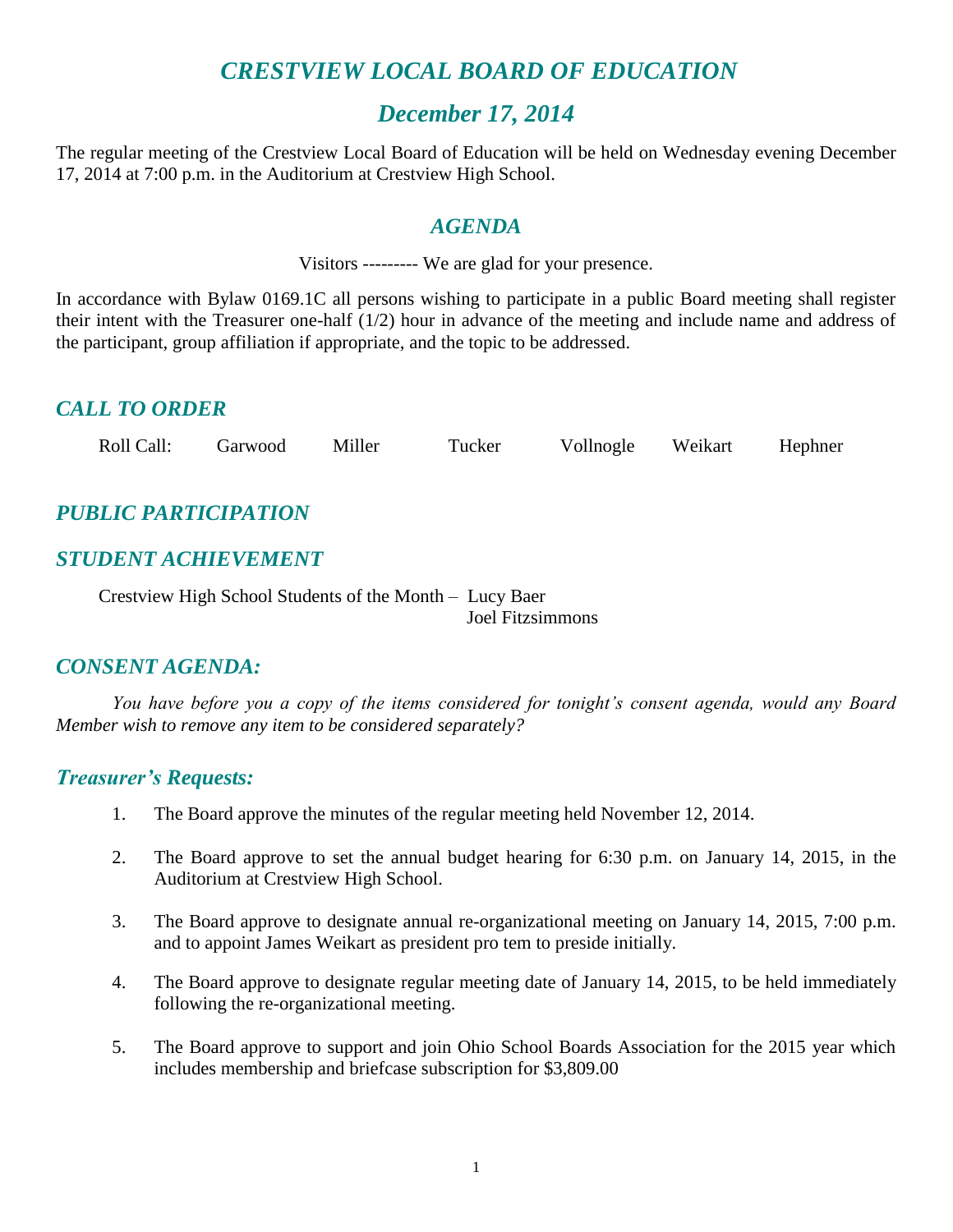6. The Board approve the following amendment for Section 125 Plan effective January 1, 2015 as follows:

#### PREMIUM ONLY PLAN (POP) AMENDMENT

#### ARTICLE 1 PREAMBLE

- 1.1 **Adoption and effective date of Amendment.** The Employer adopts this Amendment to the **Crestview Local School District Premium Only Plan** ("Plan") to reflect additional permitted election change rules that allows Participants to change their participation in Employer-sponsored health insurance to:
	- begin participation during open enrollment of a Marketplace Qualified Health Plan (QHP) as outlined by the Affordable Care Act (ACA)
	- revoke coverage if Participant is moved from full-time status (at least 30 hours of service per week) to parttime (less than 30 hours of service per week) and seek coverage in another plan that provides minimum essential coverage.
- 1.2 The Employer and plan sponsor intend this Amendment as good faith compliance with the requirements of this provision. This amendment shall be effective on or after the date the Employer elects in Section 2.1 below.
- 1.3 **Supersession of inconsistent provisions.** This Amendment shall supersede the provisions of the Plan to the extent those provisions are inconsistent with the provisions of this Amendment

#### ARTICLE II CHANGE IN STATUS

- 2.1 **Effective Date.** This Amendment is effective as of January 1, 2015.
- ` 2.2 **Change of election for accident and health coverage.** Notwithstanding any provision contained in this Premium Only plan to the contrary, the change in status terms are amended as follows:

An Employee who elected to salary reduce through the Premium Only Plan for accident and health plan coverage is allowed to prospectively revoke or change his or her election with respect to the accident or health plan during open enrollment of a Marketplace Qualified Health Plan (QHP) as outlined by the Affordable Care Act (ACA). The new coverage in a QHP shall be effective no later than the day immediately following the last day of the original coverage that is revoked.

An Employee who elected to salary reduce through the Premium Only Plan for accident and health plan coverage is allowed to prospectively revoke or change his or her election with respect to the accident or health plan if Participant is moved from full-time status (at least 30 hours of service per week) to part-time status (less than 30 hours of service per week) and seeks coverage in another plan that provides minimum essential coverage. The new coverage shall be effective no later than the first day of the second month following the month that includes the date the original coverage is revoked.

7. The Board accept the following grants and authorize the Superintendent and Treasurer to complete the budget requests and take the necessary action to implement the programs:

| Title I                  |       | \$196,964.17 |  |
|--------------------------|-------|--------------|--|
| Title II A               |       | 60,066.65    |  |
| <b>OneNet Ohio Grant</b> |       | 5,400.00     |  |
| Straight A Grant         |       | 85,751.42    |  |
| Martha Holden Jennings   |       | 4,000.00     |  |
|                          | TOTAL | 352,182.24   |  |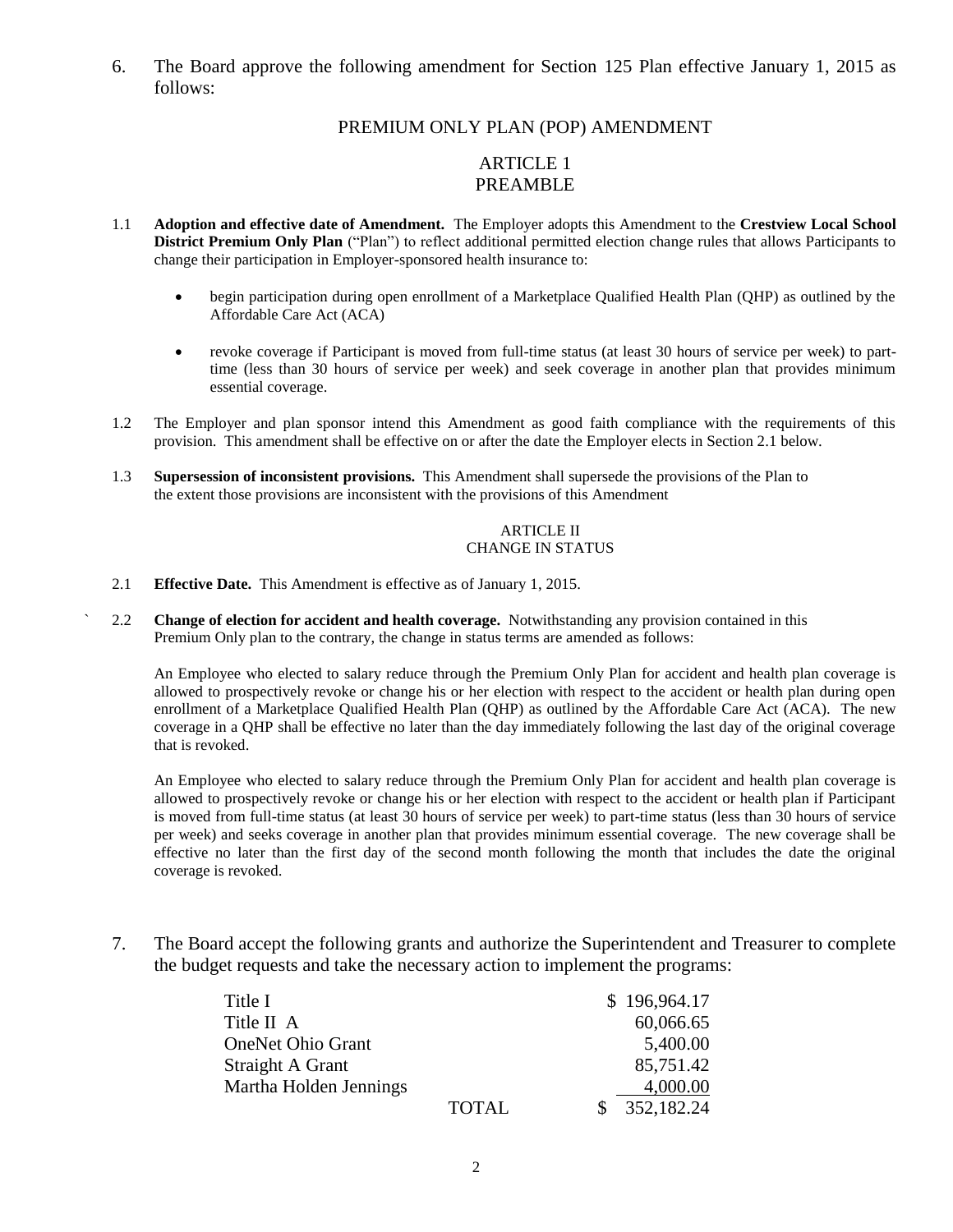## *Superintendent's Requests:*

1. The Board approve the following nonteaching personnel on a one (1) year limited contract basis for the remainder of the 2014-15 school year; effective January 12, 2015, according to the salary schedule as recommended by John A. Dilling, Superintendent, all required reports are on file:

> Michael Best – Custodian Nickolas Gates - Custodian

2. The Board approve placement of the following licensed personnel on a higher teacher pay scale effective beginning of the second semester of the 2014-15 school year; official transcripts are on file:

Katherine Bennett – Masters

3. The Board approve the following licensed personnel be placed on the approved substitute list for the 2014-15 school year, be granted a limited teaching contract, substitute basis only, according to salary schedule; all required reports are on file:

#### *High School, Middle School & Elementary School*

Gina Roth – Intervention Specialist K-12/Early Childhood P-3

- 4. The Board grant FMLA requested by Tamela Peddicord, Crestview Local School bus driver, effective December 17, 2014.
- 5. The Board grant FMLA requested by Anita Garzoni, Crestview Local School bus driver, effective January, 2015 (exact date will be when sick leave is exhausted).
- 6. The Board grant a pupil activity contract to the following nonteaching personnel for the 2014-15 school year as per salary schedule for the assignment designated pursuant to O.R.C. 3313.53; all required reports are on file:

Evelyn Amerson - CHS Musical Accompanist

7. The Board approve the following as a non-paid volunteer for the 2014-15 school year; all required reports are on file:

Emily Lewis – Volunteer Winter Cheerleading Assistant

# **END of CONSENT AGENDA**

Recommend: The Board approve the consent agenda as presented:

Moved by \_\_\_\_, second by \_\_\_\_\_ to approve consent agenda. Vote yes: \_\_\_\_, \_\_\_\_ ——, ——, Vote no: \_\_\_\_, \_\_\_, \_\_\_, \_\_\_, \_\_\_, Absent: \_\_\_\_, \_\_\_\_. Motion carried \_\_\_\_\_. Failed \_\_\_\_\_.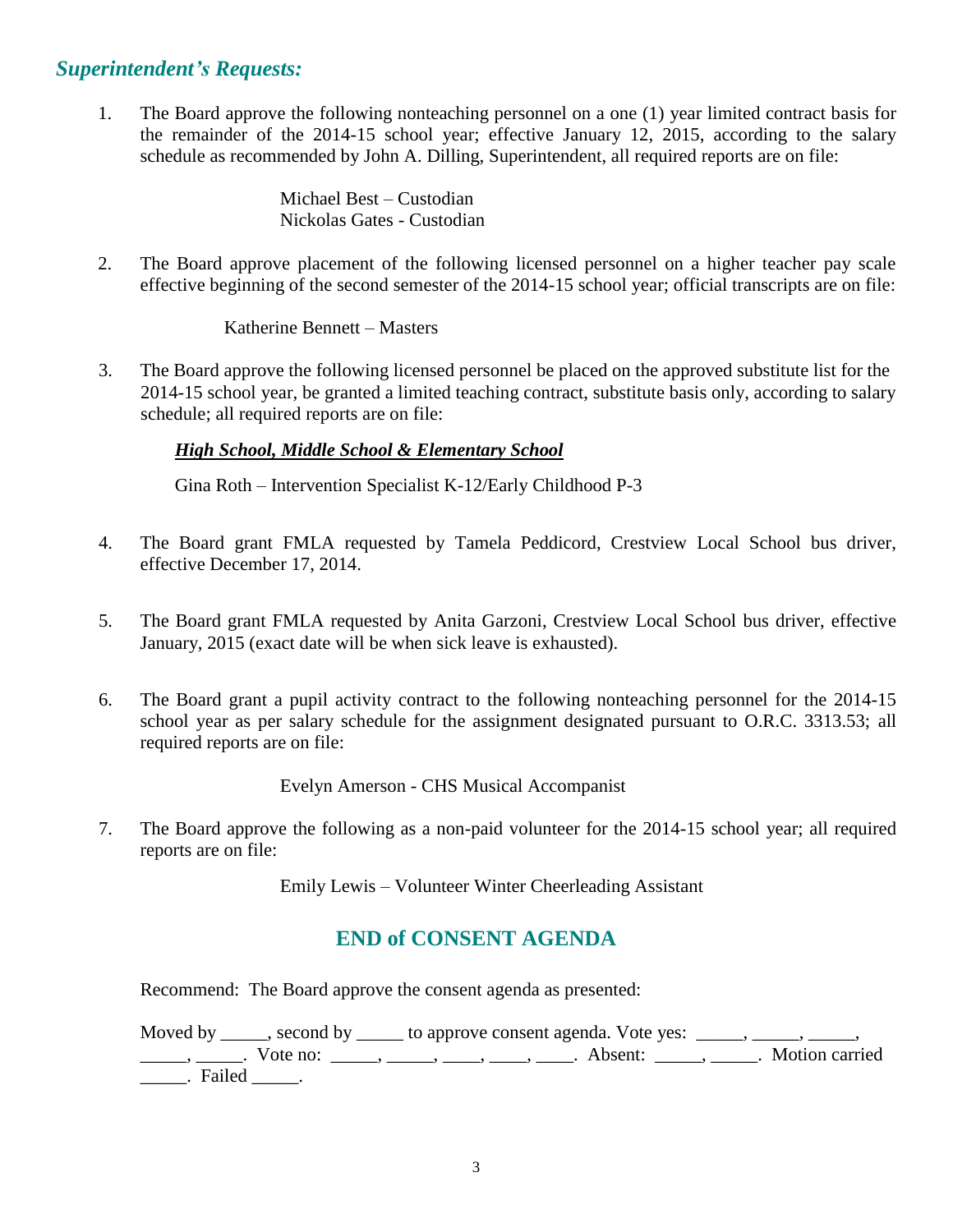# *Treasurer's Requests/Recommendations not included in Consent Agenda:*

1. Approve financial reports and investments as prepared and presented.

| Moved by second by  | Vote yes: |                         | vote no: |  |
|---------------------|-----------|-------------------------|----------|--|
| Absent <sup>.</sup> |           | Motion carried . Failed |          |  |

#### 2. Accept Donations from:

- a. Crestview PTO  $$504.00$  to CES Public School Support for Bully T-Shirts
- b. Ohiopyle Prints, Inc  $$ 93.76$  for CHS Public School Support
- c. Venus Whittenauer Revocable Trust \$ 50.00 to CES Public School Support
- d. Jeff & Patricia Richardson \$713.40 to CMS Public School Support

Moved by \_\_\_\_\_, second by \_\_\_\_\_. Vote yes:  $\_\_\_\_\_\_\_\_\_\_\_\_\_\_\_$  \_\_\_\_\_, \_\_\_\_\_, \_\_\_\_\_. Vote no:  $\_\_\_\_\_\_\$ \_\_\_\_\_, \_\_\_\_\_\_, \_\_\_\_\_\_\_. Absent: \_\_\_\_\_\_, \_\_\_\_\_\_. Motion carried \_\_\_\_\_\_. Failed \_\_\_\_\_.

# *Race To The Top:* Mr. Miller

# *Board Reports:*

1. Career Center Report Mr. Tucker 2. Student Achievement Liaison Report Dr. Miller 3. Legislative Report Mr. Weikart 4. Student Board Member Report Courtney Hephner

# *Board Committee Reports:*

| 1. Buildings & Grounds | Mr. Vollnogle |
|------------------------|---------------|
| 2. Athletic Council    | Mr. Garwood   |
| 3. Personnel           | Mr. Vollnogle |
| 4. Finance Audit       | Dr. Miller    |
| 5. Policy              | Dr. Miller    |
| 6. Communications      | Mr. Weikart   |
| 7. Insurance           | Mr. Vollnogle |

## *Administrative Reports:*

| 1. | <b>Elementary School</b> | Mrs. Dangerfield     |
|----|--------------------------|----------------------|
| 2. | Middle School            | Mr. Richardson       |
| 3. | High School              | Mrs. Dickson         |
| 4. | <b>Special Education</b> | Mr. Hill             |
| 5. | Athletic                 | Mrs. Sapp/Mr. Cusick |
| 6. | Lunchroom                | Mrs. Peddicord       |
| 7. | Technology               | Mr. Miller           |
| 8. | Transportation           | Mr. Floor            |
| 9. | Maintenance              | Mr. Radman           |
|    |                          |                      |

# *Superintendent's Report:* Mr. Dilling